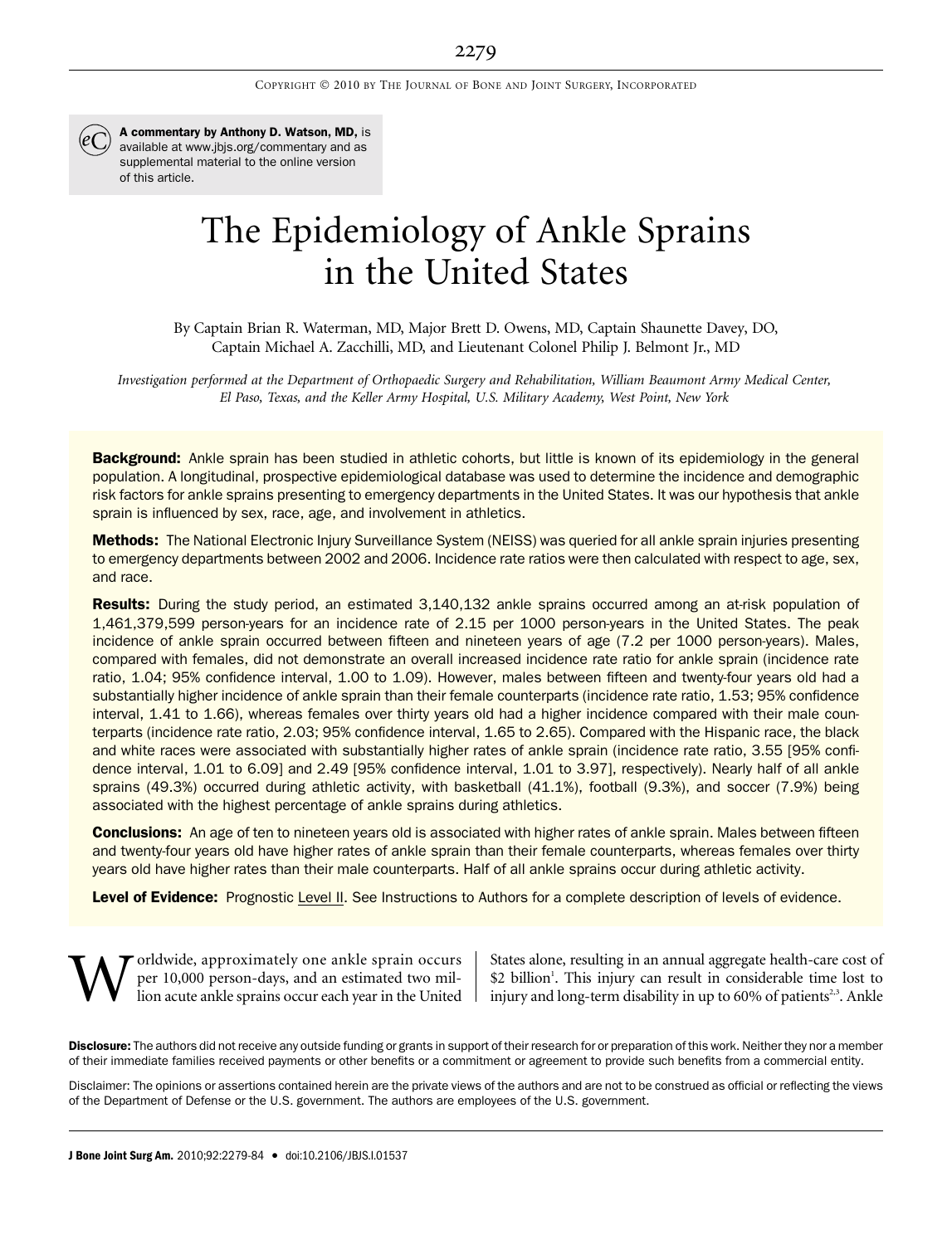THE EPIDEMIOLOGY OF ANKLE SPRAINS IN THE UNITED STATES

sprain is the most common injury in athletic populations, accounting for up to 30% of sports injuries $4-6$ . As such, several studies have investigated the incidence of and risk factors for ankle sprain in athletic cohorts. Other epidemiological studies have also described the incidence rates of ankle sprain in the general European population<sup>7,8</sup>, active-duty military service members<sup>9</sup>, and military cadets<sup>10</sup>. However, little is known about the epidemiology of ankle sprain in the general population of the United States. We hypothesized that ankle sprain incidence is influenced by patient sex, race, age, and athletic participation. In this study, a longitudinal, prospective epidemiological database was assessed to determine the incidence and demographic risk factors for ankle sprains presenting to hospital emergency departments within the United States.

## Materials and Methods

This cross-sectional descriptive epidemiological study was approved by our institutional review board. We used cases of ankle sprain identified in the Consumer Product Safety Commission's (CPSC) National Electronic Injury Surveillance System (NEISS) database, a complex probability sample of injuries presenting to emergency departments in the United States. A full description of the design and utilization of this database has been published on the CPSC electronic web page<sup>11-13</sup>. The NEISS database was originally created by stratifying all hospitals in the United States on the basis of three variables: geographic location, hospital size, and emergency department volume data. Then 100 sample hospitals were designated by randomized selection. Data from each hospital were assigned statistical sample weights. In order to create sample weights, participating hospitals were classified into five strata: one representing children's hospital emergency departments and four representing other general hospital emergency departments of varying sizes. The CPSC conducted yearly sampling of all active emergency departments with regard to the total number of visits to the emergency department. These data were utilized to adjust the sampling frame as necessary to maintain a representative sample. They were also used to ratioadjust the statistical sample weights to account for changes in emergency-department-visit strata. Variables included in the standard NEISS case record were the treatment date, age, sex, race, diagnostic category, body part injured, patient disposition, location of injury, and two descriptive narrative fields. Utilizing these sample weights and case record statistics, the NEISS has served as a reliable and reproducible source for epidemiological data on a wide range of injuries seen in hospital emergency departments for medical care<sup>14-19</sup>.

# Statistical Analysis

The NEISS database was queried in one-year intervals for all injuries between January 1, 2002, and December 31, 2006, classified as ''sprain/strain'' injuries in the ''ankle'' region, yielding 82,971 records. Query results were pooled and analyzed for any redundancy by use of the unique case identifier (CPSC case number). The initial analysis focused on the overall demographics of ankle sprain. Due to the nature of the NEISS probability sample design, all proportions are calculated on the basis of weighted estimates. However, gross sample data are also provided in this manuscript for reference. Utilizing SAS statistical software (SAS Institute, Cary, North Carolina) and SAS programming code provided by the CPSC for the NEISS model, gross sample-population ankle sprain events were extrapolated to the cumulative United States population estimates with 95% confidence intervals. Weighted population estimates were utilized to analyze the proportional demographic data of the NEISS sample population as well as that of variable-delimited subgroups (e.g., five-year age groups, sex, and race) with respect to the location of the injury event, patient disposition, and sports and/or recreation participation at the time of injury. Additional statistical analyses including the chi-square and Wald chi-square tests were performed to identify significant differences between subgroups. When necessary, subgroups were combined to facilitate statistical comparison. A p value of <0.05 was considered significant.

The United States Census Bureau population estimates were utilized to calculate at-risk person-years for both the United States population and variable-delimited subgroups throughout the defined time period, allowing the calculation of incidence rates with 95% confidence intervals. Due to the offcycle nature of United States population estimates (an index date of July 1) relative to the NEISS sample (a data range of January 1 to December 31 of a given year), at-risk person-years were calculated by including the full population estimates for each year from 2003 to 2006 and half the population estimate for 2002 and 2007. A person-year is a unit expressing the cumulative observation time during which the population is at risk for injury. The use of this unit allows for a more accurate comparison of standardized injury rates between groups based on a common denominator of exposure, particularly when total at-risk times differ between groups. Incidence rates are expressed as the number of ankle sprains per 1000 at-risk person-years and are calculated as the number of estimated ankle sprains divided by at-risk person-years in the United States during the study period. An incidence rate ratio is a unitless expression of risk in the comparison of incidence rates between two separate subgroups, with the incidence rate of an identified referent subgroup serving as the denominator in all calculations.

## Source of Funding

No outside funding was used in this study.

## Results

Between 2002 and 2006, a total of 82,971 actual ankle sprains were identified in the NEISS database for an estimated 3,140,132 ankle sprains (628,026.4 per year) among a population at risk of 1,461,379,599 person-years. The estimated incidence rate of ankle sprains in the general population presenting to emergency departments in the United States is 2.15 per 1000 person-years. Figure 1 demonstrates trends in the overall and sex-specific incidence rate of ankle sprains presenting to emergency departments in the United States. Over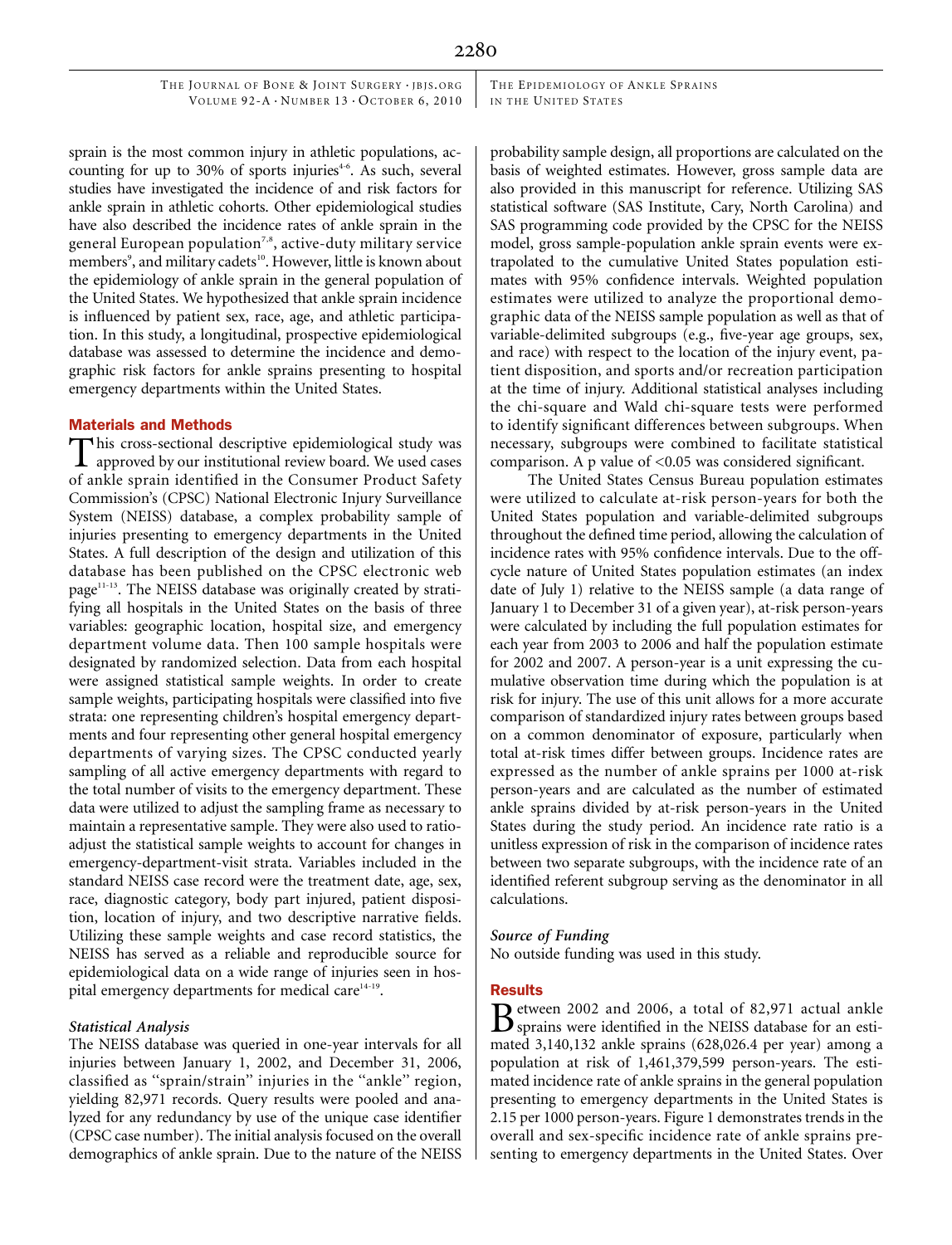THE EPIDEMIOLOGY OF ANKLE SPRAINS IN THE UNITED STATES



Incidence rates of ankle sprain by calendar year from 2002 to 2006.

the study period, there were no significant differences in the incidence rate among male, female, or general populations.

# Sex

For the estimated ankle sprains with available sex classification, males accounted for 1,578,681 (50.3%) and females accounted for 1,560,965 (49.7%) ankle sprains among an at-risk population of 718,766,507 male and 742,613,092 female person-years. Males and females had overall incidence rates of 2.20 and 2.10 ankle sprains per 1000 person-years, respectively, for an incidence rate ratio of 1.04 (95% confidence interval, 1.00 to 1.09).

## Age

The mean patient age was 26.20 years (95% confidence interval, 25.61 to 26.79). The peak incidence of ankle sprain occurred between fifteen and nineteen years of age, with an estimated incidence rate of 7.2 per 1000 person-years. Over half (53.5%) of all ankle sprains occurred in individuals between ten and twenty-four years old. Compared with the fifty-five to fifty-nine-year age group, the fifteen to nineteen-year age group had an over ninefold higher incidence of ankle sprain (incidence rate ratio, 9.09; 95% confidence interval, 8.04 to 10.1) (see Appendix).

The peak male incidence occurred between fifteen and nineteen years of age with an estimated incidence rate of 8.9 per 1000 person-years, whereas females had a peak incidence between ten and fourteen years of age with an estimated incidence rate of 5.4 per 1000 person-years. Males between fifteen and twenty-four years old had higher rates of ankle sprain than their female counterparts (incidence rate ratio, 1.53; 95% confidence interval, 1.41 to 1.66), while females between thirty and ninety-nine years old had higher rates of ankle sprain than their male counterparts (incidence rate ratio, 2.03; 95% confidence interval, 1.65 to 2.65) (see Appendix).

#### Race

Racial category was available for 2,326,879 individuals (74.1%). The incidence rate for ankle sprains was 2.44 per 1000 personyears among blacks, 2.02 among Native Americans, 1.68 among whites, and 0.68 among Hispanics. Compared with Hispanics, blacks and whites had substantially higher incidence rate ratios for ankle sprain (3.59 [95% confidence interval, 1.03 to 5.16] and 2.49 [95% confidence interval, 1.01 to 3.97], respectively), whereas Native Americans (2.98; 95% confidence interval, 0.00 to 8.10) demonstrated no significant difference. When analyzed by race and sex, black males had substantially higher rates of ankle sprain (incidence rate ratio, 3.55; 95% confidence interval, 1.01 to 6.09) than did Hispanic males. Incidence rates by race are presented in a table in the Appendix.

# Mechanism of Injury

When analyzed by mechanism of injury, nearly half of all ankle sprains (49.3%) occurred during athletic activity. A fall from stairs accounted for 26.6% of ankle sprains, while a stumble on a ground-level surface was responsible for only 6.7%. When considering individual sports, basketball was most commonly associated with ankle sprain, accounting for 20.3% of all sprains and 41.1% of those sustained during athletic activity. Football (9.3%), soccer (7.9%), running (7.2%), volleyball (4.0%), softball (3.6%), baseball (3.0%), and gymnastics

2281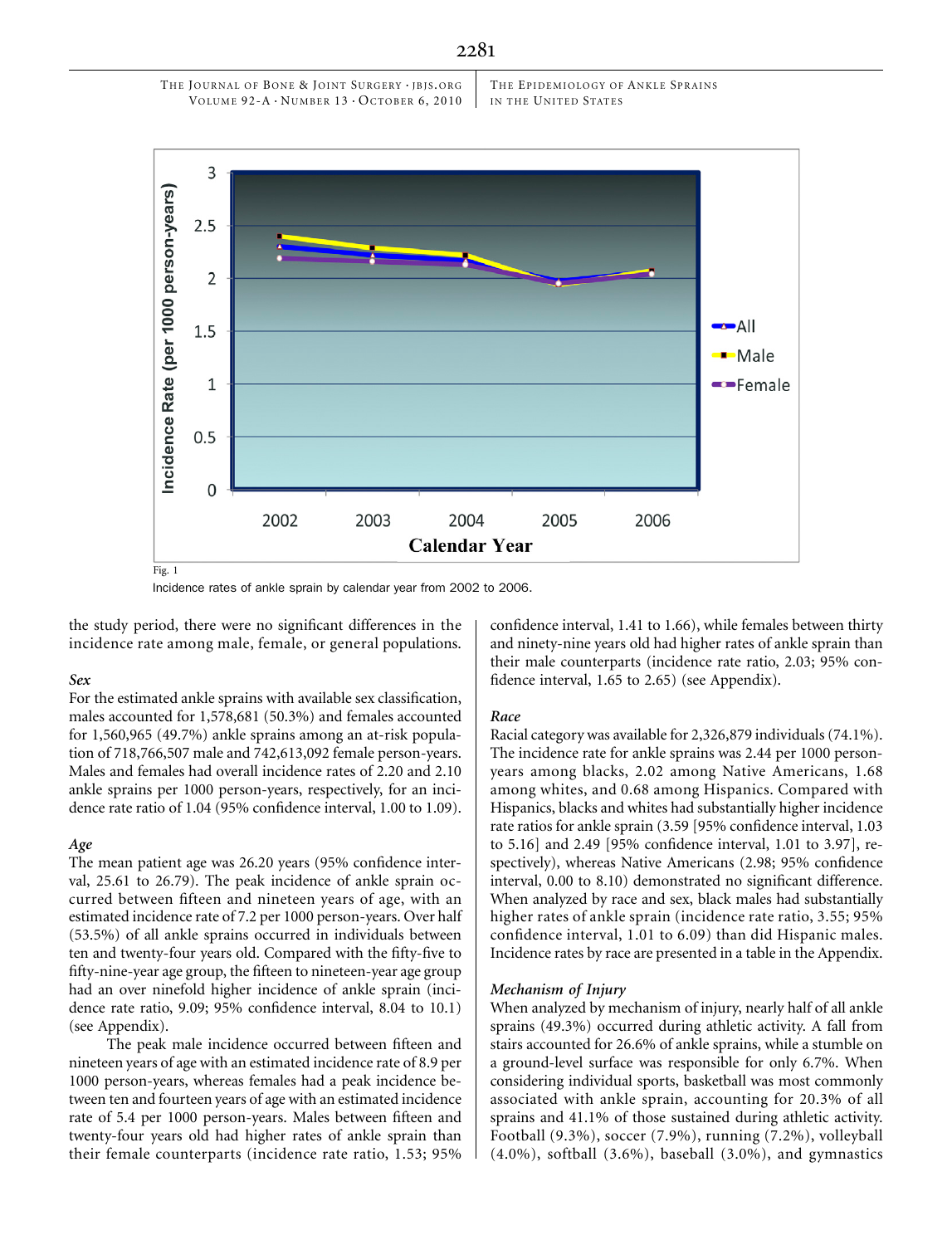THE EPIDEMIOLOGY OF ANKLE SPRAINS IN THE UNITED STATES

(2.1%) were the most common remaining athletic activities causing an ankle sprain.

# Location

The majority of injuries occurred at home (47.9%), followed by a place of recreation or sports (28.5%), school (14.5%), other public property (5.7%), and a street or highway (3.2%). The mean age was lower at school (15.07 years; 95% confidence interval, 14.71 to 15.44) and recreation and/or athletic settings (21.25 years; 95% confidence interval, 20.63 to 21.87) than at home (31.70 years; 95% confidence interval, 30.82 to 32.58), on a street or highway (24.31 years; 95% confidence interval, 23.27 to 25.35), or on other public property (32.48 years; 95% confidence interval, 30.95 to 34.02). Females were more likely to sustain an ankle sprain at home (1.70; 95% confidence interval, 1.62 to 1.80), whereas males were more likely to be injured in a recreational and/or athletic setting (2.30; 95% confidence interval, 2.11 to 2.48).

### **Discussion**

With an at-risk population of 1.46 billion person-years,<br>this is the largest known epidemiological study of the incidence of ankle sprain in the general population presenting to emergency departments in the United States. We demonstrate that sex, age, race, and involvement in athletics are associated risk factors for ankle sprain in the general population of the United States. This study found an incidence rate of 2.15 per 1000 person-years in the United States, which is lower than previously reported. Prior epidemiological studies from the European general population have noted incidence rates of between five and seven per 1000 person-years<sup>7,8</sup>. In contrast, the reported incidence of ankle sprain in military and select athletic cohorts can be up to twenty-sevenfold greater than that reported in the general population (Table I) $9,10$ .

In the current study, we show that the peak incidence rate of ankle sprain occurs in individuals between ten and nineteen years of age. Individuals in this age group also had a six to ninefold greater risk of ankle sprain than those in the fifty-five to fifty-nine-year-old referent age group. Bridgman et al.<sup>8</sup> similarly showed a fifteen to eighteenfold increased incidence of ankle sprain in those ten to nineteen-year-old individuals. To a large extent, the peak incidence rate is a function of the level of physical activity and athletic involvement. Youth involvement in sports has risen dramatically since the 1970s, with females accounting for a majority of the increase. In the United States alone, 7.5 million children compete in organized school sports and approximately forty-two million under the age of eighteen participate in competitive or recreational athletics<sup>20</sup>. Furthermore, children and adolescents are devoting more time to athletics, with some sports demanding over twenty hours per week in athletic training and competition $2<sup>1</sup>$ . We believe that widespread involvement in competitive and recreational youth sports and a growing awareness of pediatric sports-related injuries are among the factors contributing to a high incidence of ankle sprain diagnosed during adolescence and young adulthood.

The current study did not reveal any significant differences in the overall incidence rates of ankle sprain between male and female populations. However, compared with their age-matched sex counterparts, males between fifteen and twenty-four years old and females between thirty and ninetynine years old demonstrated a significantly greater incidence of ankle sprain. Furthermore, males had the highest incidence rate of ankle sprain between the ages of fifteen and nineteen years, while the peak incidence rate in females occurred between the ages of ten and fourteen years. The literature is mixed regarding the influence of sex on musculoskeletal injuries. Some authors have demonstrated an increased incidence of lower extremity injuries<sup>22-25</sup>, particularly ankle sprain<sup>15,26,27</sup> and anterior cruciate ligament rupture<sup>28-33</sup>, in athletic female cohorts; however, other studies have shown the lack of a difference between the sexes<sup>34,35</sup>.

There is a paucity of research on the effects of age and sex on ankle sprain in the general population. Only two such epidemiological studies exist, and both show complex trends similar to those presented in the current study. Bridgman et al.<sup>8</sup> showed higher incidence rates for ankle sprain in males between fifteen and thirty-nine years old and in females over forty years old compared with their opposite sex counterparts, although statistical analyses to assess for significance were not performed. Hølmer et al.<sup>7</sup> also showed higher incidence rates of ankle sprain in males under forty years old and females over forty years old compared with their age-matched counterparts. Further research is required to elucidate the impact of sex and age on ankle sprain and other musculoskeletal conditions in the general population to guide preventative health measures.

| <b>TABLE I Previous Studies Calculating Incidence of Ankle Sprain</b> |                               |           |                                   |                                        |
|-----------------------------------------------------------------------|-------------------------------|-----------|-----------------------------------|----------------------------------------|
| Study                                                                 | Population                    | Injuries  | Population at<br>Risk (person-yr) | Incidence Rate<br>(per 1000 person-yr) |
| Hølmer et al. $^7$ (1994)                                             | European civilian             | 766       | 110,000                           | 6.96                                   |
| Bridgman et al. <sup>8</sup> (2003)                                   | European civilian             | 5776      | 1,096,453                         | 5.27                                   |
| Cameron et al. <sup>9</sup> (2010)                                    | United States military        | 423.589   | 12,118,863                        | 34.95                                  |
| Waterman et al. $^{10}$ (2010)                                        | United States military cadets | 614       | 10.511                            | 58.40                                  |
| Current study                                                         | United States civilian        | 3.140.132 | 1,461,379,599                     | 2.15                                   |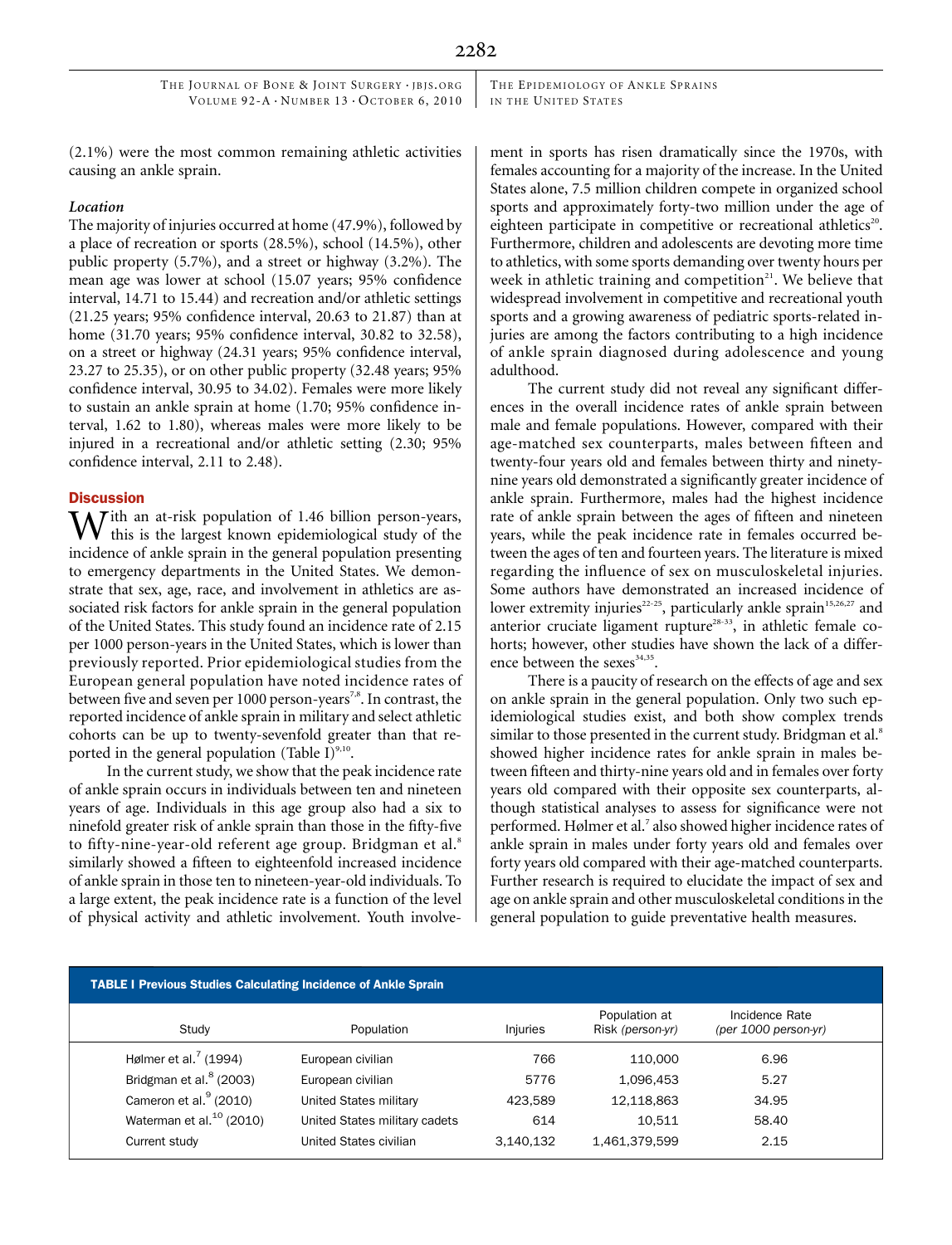THE EPIDEMIOLOGY OF ANKLE SPRAINS IN THE UNITED STATES

Race has been implicated as a potential contributory factor for many upper and lower extremity injuries. We report significantly increased incidence rate ratios for ankle sprain in both the black and white races compared with the Hispanic race. While several authors have reported higher incidence rates of extremity injury within the black race<sup>36-39</sup>, the etiologies are unclear and likely multifactorial. Proposed contributing factors include differences in the rates of obesity $40$ , exposure to high-risk activity<sup>39</sup>, connective tissue properties<sup>41</sup>, and skeletal foot morphology<sup>42</sup>. Racial differences in body weight have been described and may result in an increased incidence of ankle sprain within certain racial categories. In the United States, there is a higher prevalence of obesity in blacks<sup>40</sup>, which ultimately leads to a greater mass moment of inertia acting about the ankle and perhaps resulting in an increased risk of ankle sprain<sup>43-46</sup>. Furthermore, racial disparities in the incidence of ankle sprain may also be predicted by differences in athletic exposure and type of athletic activities. The NEISS database does not compile athletic exposure so this information was unavailable for our analysis.

Approximately half of all ankle sprains occurred with athletic activity, and basketball (41.1%), football (9.3%), and soccer (7.9%) accounted for over half of all ankle sprains during athletic activity. Traditionally, these sports have resulted in increased rates of ankle sprain because of frequent contact with other players and repetitive running, jumping, and sharp cutting movements, which expose the ankle to increased angular and rotational strain<sup>5,26,47-49</sup>. Furthermore, we demonstrated that younger patients are more likely to be injured in a recreational and/or sports-related setting or school than at home or a place of work. Similar to the findings in the current study, Hølmer et al.<sup>7</sup> reported that 45% of ankle sprains occurred with sports activities, with male sex and an age of less than twenty-five years being identified as risk factors for ankle sprain during athletics.

To our knowledge, this the first descriptive epidemiological study of ankle sprain in hospital emergency departments in the United States. While the NEISS data set is an established model used for epidemiological research, there are certain limitations inherent in this study. First, the incidence rates extrapolated from these data represent rates of attendance, and therefore only ankle sprains in individuals who present for evaluation in the emergency department are recorded. Prior reports have shown that only 33.1% of individuals with ankle sprains or strains seek treatment in an emergency department<sup>50</sup>. This method may underestimate the true incidence rate of ankle sprain and serve as a source of sampling bias by not accounting for the patients evaluated in other ambulatory settings. Additionally, >46.3 million individuals in the United States currently do not have health-care insurance and consequently may not seek evaluation in an emergency department because of the personal financial cost<sup>51</sup>. Second, we were unable to express ankle sprain as a measure of athletic exposure. Third, the data set does not predictably provide full descriptive information about the circumstances of the ankle injury, the ligaments involved, laterality, the severity of the injury, or prior evaluations of persistent ankle sprain injury. Fourth, a racial category was unavailable for a quarter of all patients, and the study of other racial minorities was limited by the available racial classification. Lastly, the NEISS entries reflect only the most severe injury at the time of presentation, thereby failing to capture the ankle sprains that occur with more serious concomitant injuries, distal fibular avulsion fractures, or bilateral injuries.

In summary, ankle sprain is a common injury presenting to hospital emergency departments within the United States. This study found that sex, age, race, and athletic involvement significantly affect the incidence rate of ankle sprain. With the identification of demographic risk factors for ankle sprain, these data may be useful in order to identify high-risk groups within physically active general populations in order to implement preventative measures. These preventative measures may include training programs emphasizing weight control and the use of prophylactic ankle bracing and proprioceptive training in high-risk sports. We recommend further prospective studies to evaluate the cost-effectiveness and feasibility of these interventions in these targeted populations.

## Appendix

 $(\widehat{eA})$  Tables showing detailed study data are available with the electronic version of this article on our web site at jbjs.org (go to the article citation and click on "Supporting Data").  $\blacksquare$ 

Norε: The authors thank the Consumer Product Safety Commission for allowing public utilization of<br>its National Electronic Injury Surveillance System for scientific research. They also thank Julia<br>Bader, PhD, for statistica

Captain Brian R. Waterman, MD Captain Shaunette Davey, DO Captain Michael A. Zacchilli, MD Lieutenant Colonel Philip J. Belmont Jr., MD Orthopaedic Surgery Service, William Beaumont Army Medical Center, 5005 North Piedras Street, El Paso, TX 79920-5001. E-mail address for B.R. Waterman: brian.waterman@amedd.army.mil

Major Brett D. Owens, MD Keller Army Hospital, 900 Washington Road, West Point, NY 10996

## **References**

2. Gerber JP, Williams GN, Scoville CR, Arciero RA, Taylor DC. Persistent disability associated with ankle sprains: a prospective examination of an athletic population. Foot Ankle Int. 1998;19:653-60.

<sup>1.</sup> Soboroff SH, Pappius EM, Komaroff AL. Benefits, risks, and costs of alternative approaches to the evaluation and treatment of severe ankle sprain. Clin Orthop Relat Res. 1984;183:160-8.